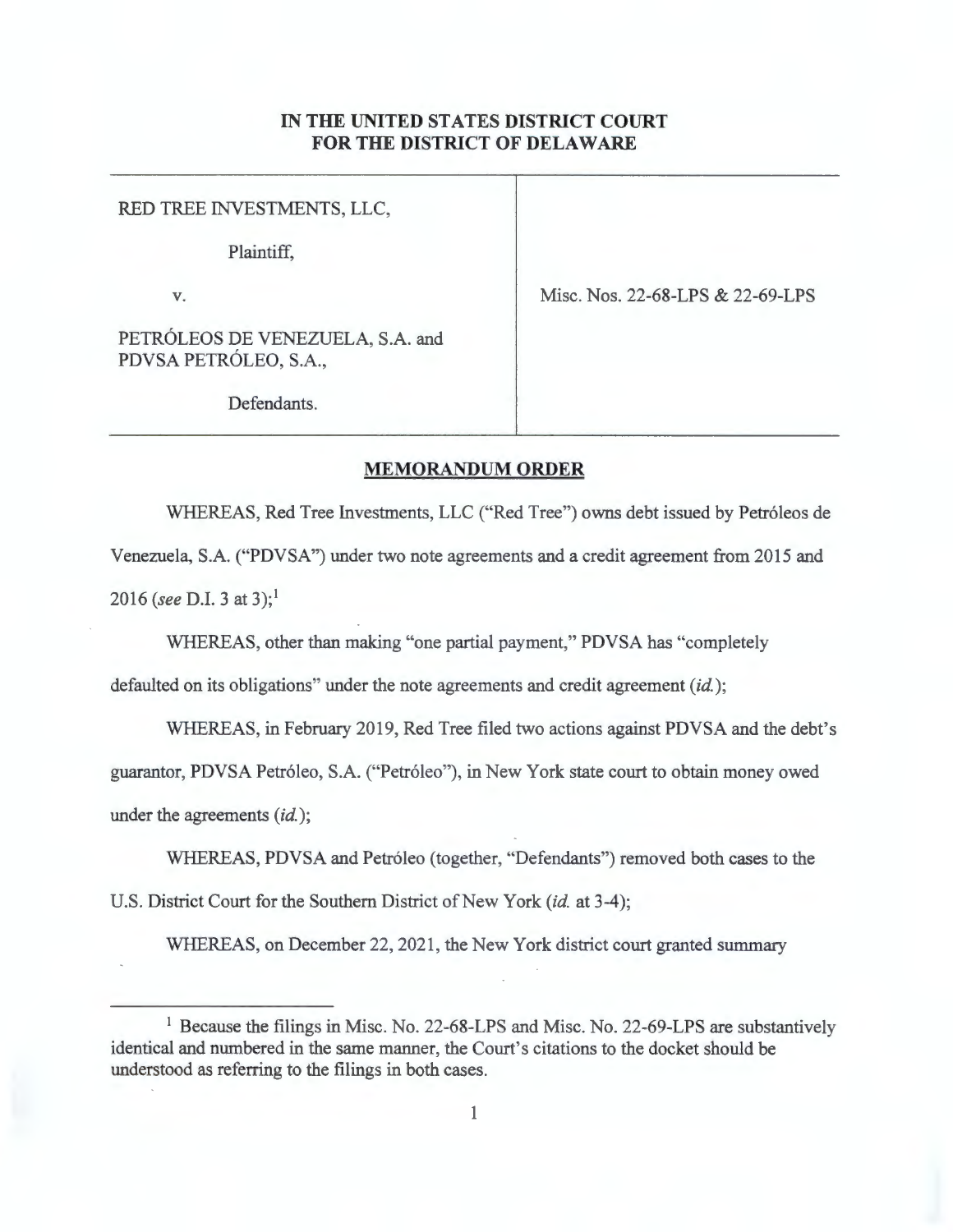judgment for Red Tree in both cases  $(id.$  at 4);

WHEREAS, on January 6, 2022, the New York district court entered final judgments for Red Tree in an amount totaling over \$246 million  $(id)$ ;

WHEREAS, on February 4, 2022, the New York district court granted Red Tree leave to register its judgments in this Court *(id.)*;

WHEREAS, on February 8, 2022, Red Tree registered its judgments in this Court *(see generally* D.I. 1);

WHEREAS, on that same day, Red Tree filed a motion for an order authorizing a writ of *attachmentfierifacias* (D.I. 2), which relates to PDVSA's shares of PDV Holding, Inc. (the "PDVH Shares");

WHEREAS, in response, Defendants filed a cross-motion to dismiss for lack of subject matter jurisdiction and to vacate the registered judgments (D.I. 9), which is based in part on a sanctions regime implemented by the U.S. Treasury Department's Office of Foreign Assets Control ("OFAC");

WHEREAS, the parties submitted full briefing and supporting declarations on both motions *(see generally* D.I. 3, 4, 10, 11, 12, 13, 14);

WHEREAS, while briefing was ongoing, the Court issued an opinion in *Phillips*  Petroleum Co. Venezuela Ltd. v. Petróleos de Venezuela, S.A., 2022 WL 611563 (D. Del. Mar. 2, 2022) *("Phillips");* 

WHEREAS, Defendants agree that, "[t]o the extent that the court in *Phillips* considered and decided legal arguments" that are also raised in Defendants' pending motion to dismiss in the instant actions, "Defendants do not contest, subject to their rights of appeal, entry of an order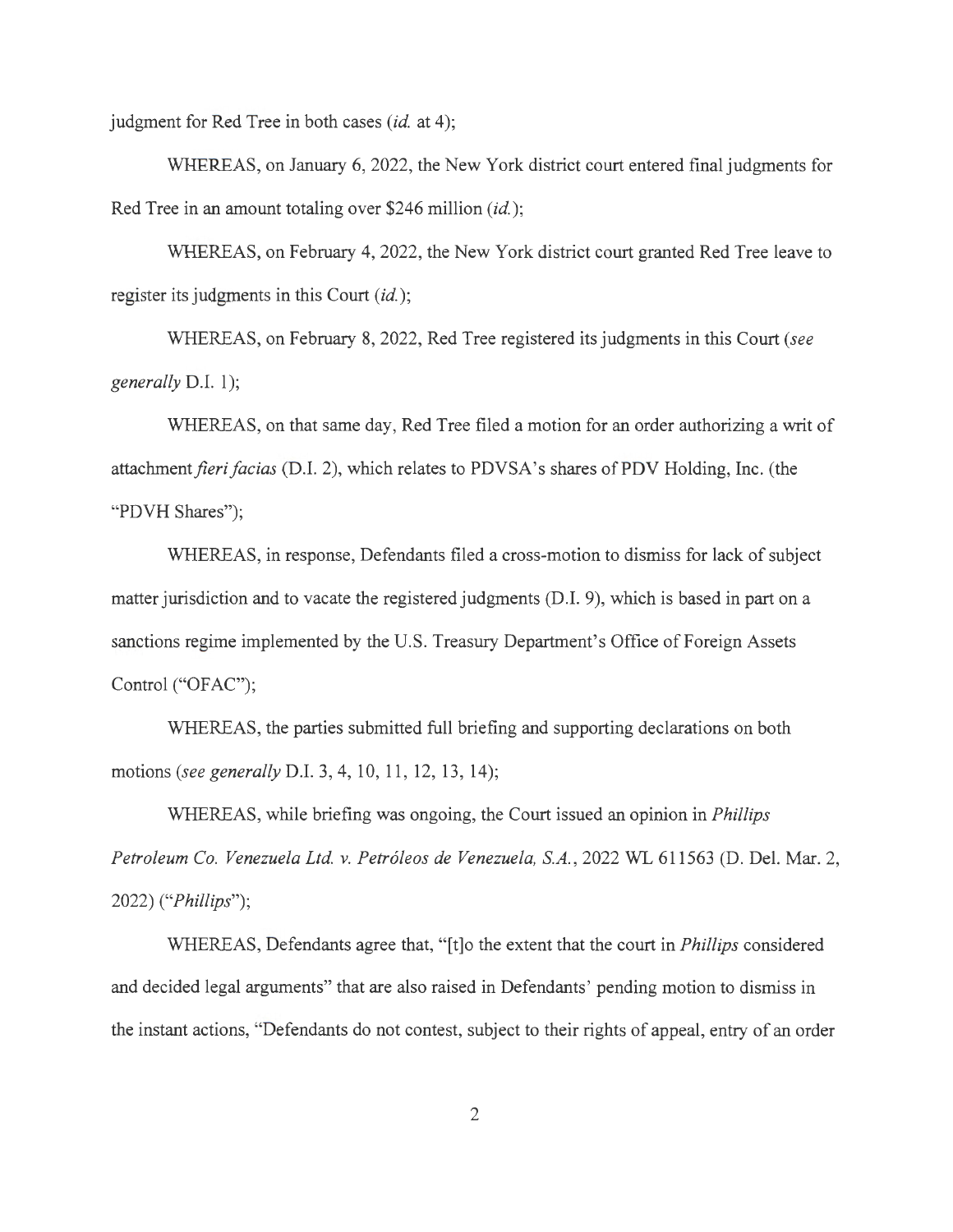that is consistent with the *Phillips* decision" (D.I. 14 at 1);

WHEREAS, the Court has carefully reviewed all of the parties' submissions;

## **NOW, THEREFORE, IT IS HEREBY ORDERED** that: (i) under 28 U.S.C.

 $§$  1610(c), a reasonable period of time has elapsed following entry of the judgments in favor of Red Tree; (ii) Red Tree's motion for an order authorizing a writ of attachment *fieri facias* (D.I. 2) is **GRANTED IN PART;** (iii) upon the Court's receipt of evidence that OFAC has either (a) authorized the issuance and service of a writ of attachment or (b) removed the sanctions under which the PDVH Shares are currently blocked property, then the Clerk of this Court is authorized to affix its original signature and seal on Red Tree's writ of attachment *fieri facias*; (iv) the Clerk of Court is directed *not* to issue or serve the writ of attachment until further order of the Court; and (v) Defendants' cross-motion to dismiss for lack of subject matter jurisdiction and to vacate the registered judgments (D.I. 9) is **DENIED.** 

1. Defendants argue that the Court "does not have jurisdiction to issue advisory opinions and should therefore dismiss this action on ripeness grounds." (D.I. 10 at 12) In *Phillips,* the Court considered and rejected PDVSA's ripeness argument. *See* 2022 WL 611563, at \*4-5. The Court understands that Defendants do not contest the application of *Phillips* with respect to the ripeness issue (while preserving their right to appeal). *(See* D.I. 14 at 1) Thus, for the same reasons stated in *Phillips,* the Court concludes that Red Tree presents a controversy that is ripe for adjudication. Defendants' motion to dismiss for lack of subject matter jurisdiction is, therefore, denied.

2. Defendants next argue that the Venezuelan sanctions regime implemented by OFAC currently bars the Court from granting Red Tree's requested relief. *(See* D.I. 10 at 6-11 )

3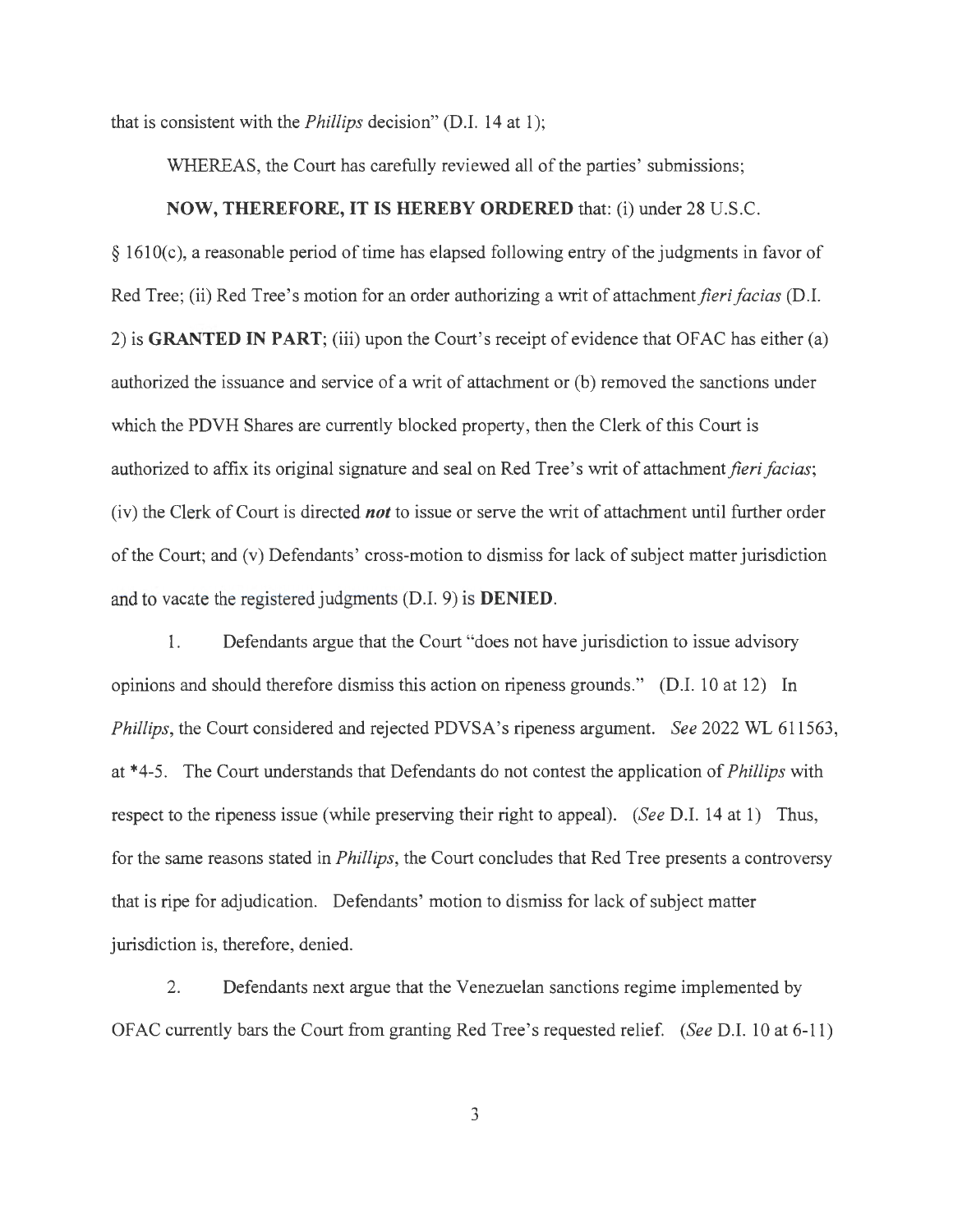Defendants largely point to the same executive orders, statutes, and regulations the Court has already analyzed in *Phillips. (Compare id. with Phillips,* 2022 WL 611563, at \*2-3) Again, the Court understands that Defendants do not oppose applying *Phillips* to dispose of this issue *(see* D.I. 14 at 1), so the Court adopts the reasoning articulated in *Phillips. See* 2022 WL 611563, at \*5-8. Consequently, the Court concludes that "the OFAC sanctions regime does not require a specific license before the Court may enter an order authorizing the eventual issuance ofa writ of attachment." *Id.* at \*8.

3. Defendants argue that Red Tree's motion for a writ of attachment should be denied under 28 U.S.C. § 1610(c), which requires that a "reasonable period of time has elapsed following the entry of judgment." *(See* D.I. 10 at 14-15) Defendants primarily argue that a reasonable period of time has not elapsed because OFAC sanctions "prevent Red Tree from enforcing its judgments." (*Id.* at 15) Essentially, in Defendants' view, the pertinent clock has not even begun ticking. As the Court previously explained, however, OF AC sanctions do not alter the plain language of § 1610(c), which requires only the passage of a reasonable time. *See Phillips,* 2022 WL 611563, at \*10 (citing *Saint Gobain Performance Plastics Eur. v. Bolivarian Republic of Venezuela,* 2021 WL 6644369, at \*3 (D.D.C. 2019)). When Defendants filed their response, they further argued that "only a couple of weeks have passed" since the judgments were entered. (D.I. 10 at 15) As of the date of this Memorandum Order, nearly four months have now passed since the New York district court entered the judgments in Red Tree's favor. *(See* D.I. 1) Other courts have concluded that comparable amounts of time are reasonable under § 1610(c). *See Phillips,* 2022 WL 611563, at\* 10 (collecting cases); *see also Elliott Assocs., L.P. v. Banco de la Nacion,* 2000 WL 1449862, at \*4 (S.D.N.Y. Sept. 29, 2000) (finding period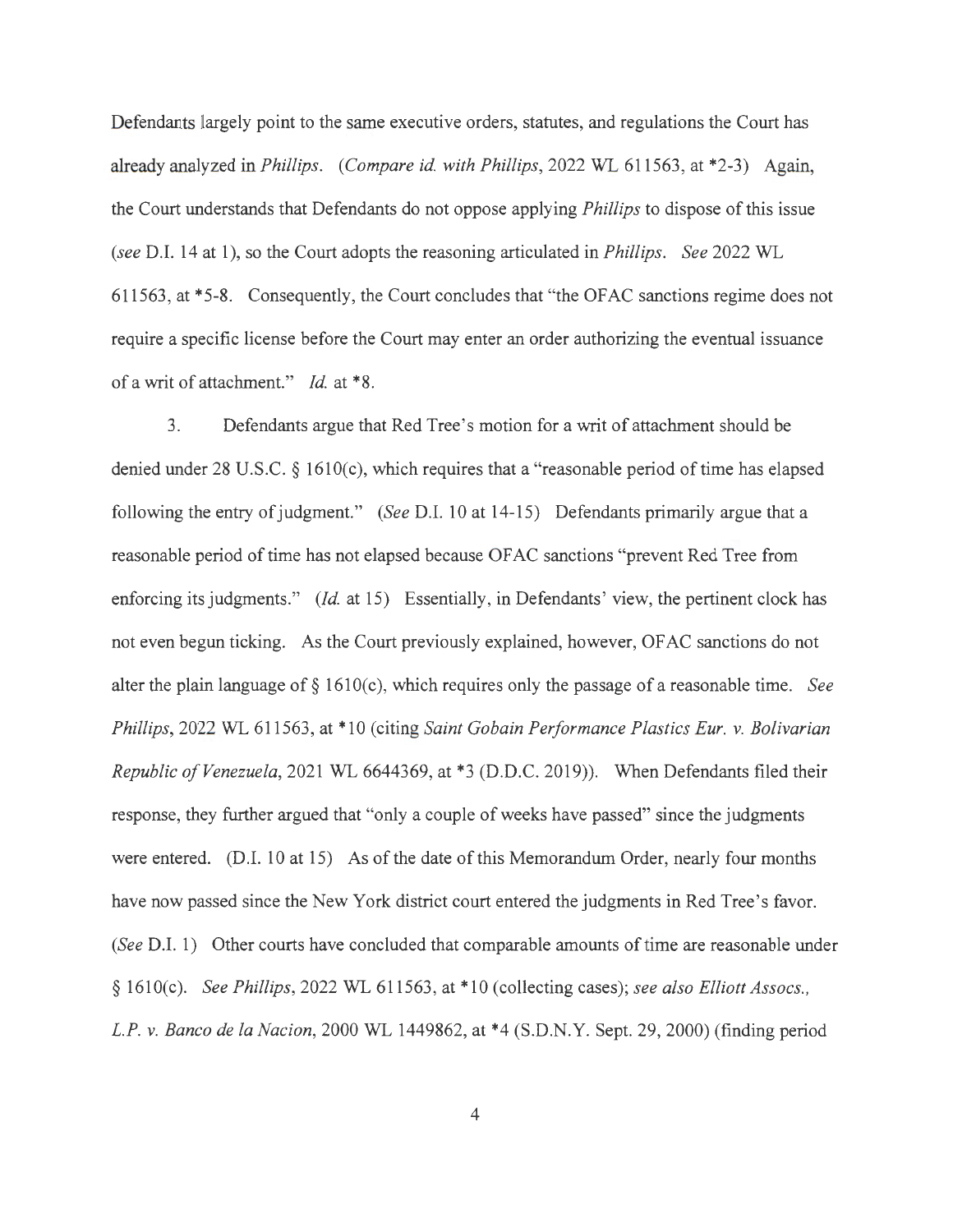as short as ten days may be reasonable). An important consideration in the Court's conclusion is that, as in *Phillips,* 2022 WL 611563, at \*10, Defendants have made "no discernable efforts to pay" Red Tree. Under the circumstances presented here, and for the reasons the Court previously provided in *Phillips,* the Court concludes that a reasonable period oftime has elapsed since Red Tree's judgments were entered.

4. Finally, Defendants further argue that the registered judgments must be vacated because Red Tree's registration of those judgments violated OFAC sanctions. *(See* D.I. 10 at 13-14) In *Phillips,* the Court rejected PDVSA's similar attempt to vacate the registered judgment held by Phillips Petroleum Company Venezuela Limited and ConocoPhillips Petrozuata B.V. (together, "ConocoPhillips"). *See* 2022 WL 611563, at \*8. As the Court explained there, registration of a judgment "is not connected to any specific blocked property," so "the OF AC regulations are not implicated." *Id.* Here, Defendants raise additional arguments that the Court did not previously have the occasion to address, but they do not alter the outcome.

Defendants argue that Red Tree's registered judgments are null and void under 31 C.F.R. § 591 .202 because registration of the judgments in this Court automatically created liens on any real property held by Defendants in the State of Delaware (or at least New Castle County, where the Court is located). *(See* D.I. 10 at 13-14) (citing 10 Del. C. §§ 4702 & 4736) The first problem with this contention is that Defendants cannot point to any real property that they own (or that any related entities own) anywhere in Delaware. *(See D.I. 12* **11** 2-6; *see also D.I. 14 at* 1 & n.1) In fact, the only evidence on this point is Red Tree's declaration stating that its counsel conducted a diligent search and found no such real property holdings by either defendant. *(See* 

5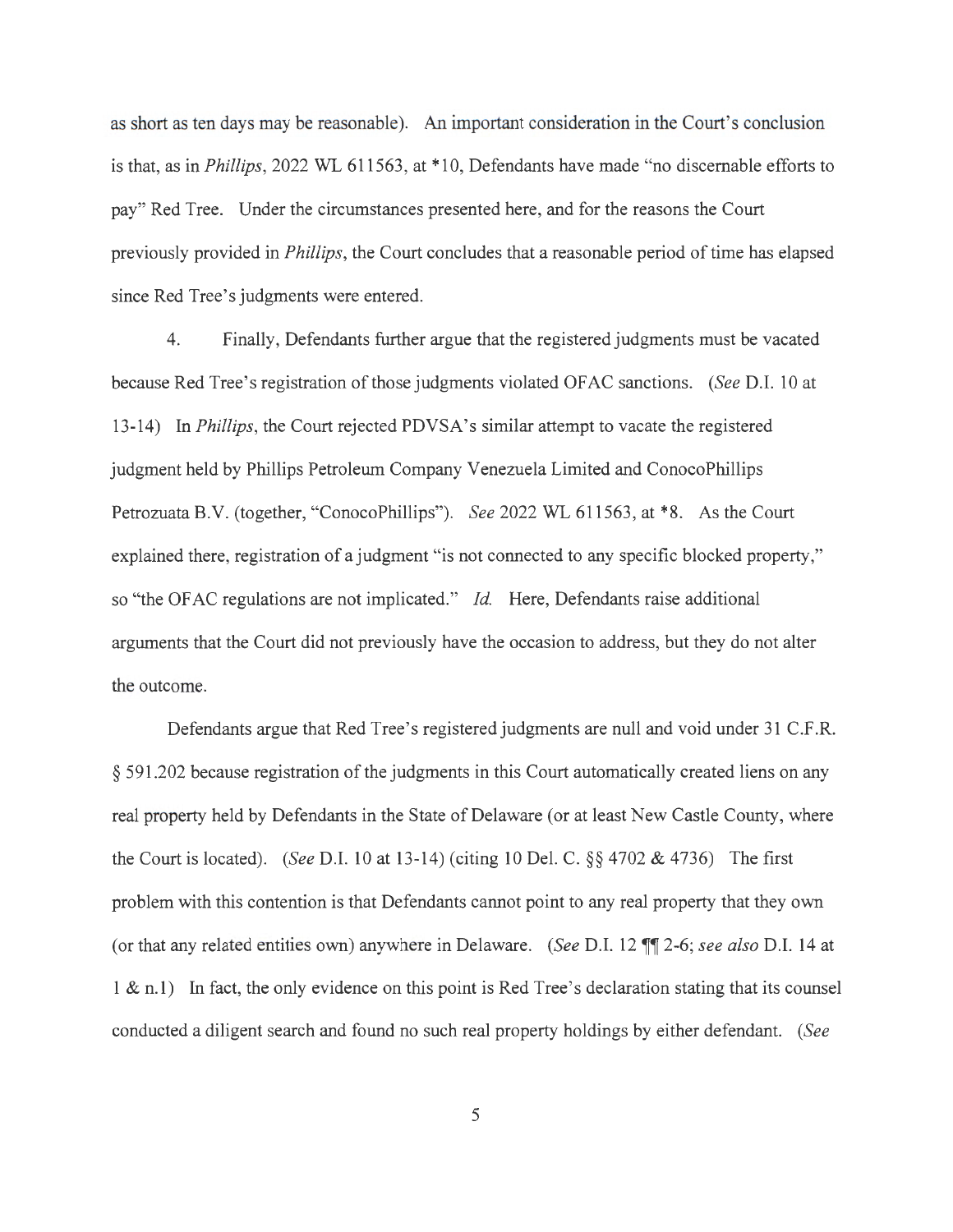*generally* D.I. 12) Even if Defendants or related entities might in the future acquire real property in Delaware, it is unclear whether the earlier-registered judgments would create an automatic lien on later-acquired property. *(See* D.I. 11 at 11)

Regardless, a more fundamental problem with Defendants' contention is that even if the registered judgments have created a lien on unidentified real property ( or would create a lien on real property acquired in the future), the OFAC regulations would (at most) render null and void the *liens* (i.e., the prohibited "transfer"); they would not nullify or void the *judgments. (See id.*  at 12) In their reply, Defendants do not address this flaw in their argument. *(See* D.I. 14 at 1-2) Accordingly, Defendants' motion to vacate the registered judgments is denied.<sup>2</sup>

5. The specific relief Red Tree seeks is an order "directing the Clerk of the Court to issue Red Tree's *praecipe;* and ... staying service of the writ until the sanctions permit an attachment or Red Tree obtains a license permitting the attachment." (D.I. 3 at 15) As Defendants point out *(see* D.I. 14 at 2), Red Tree's requested relief goes beyond what the Court granted to ConocoPhillips. *See Phillips,* 2022 WL 611563, at \*8-9. Alternatively, Red Tree requests whatever relief the Court grants to similarly situated judgment creditors. (D.I. 3 at 15) More particularly, in light of *Phillips,* Red Tree "does not contest" the Court's approach of waiting for a specific license or the material modification of the sanctions regime before issuing a writ of attachment. (D.I. 11 at 8 n.5) Given that representation, and because Red Tree is similarly situated to ConocoPhillips, the Court grants Red Tree the same relief that it granted to ConocoPhillips.

<sup>&</sup>lt;sup>2</sup> Red Tree asserts that PDVSA's arguments in support of vacatur of the registered judgments "raise grave constitutional concerns" regarding the separation of powers. (D.I. 11 at 12-14) The Court need not, and does not, reach those constitutional issues.